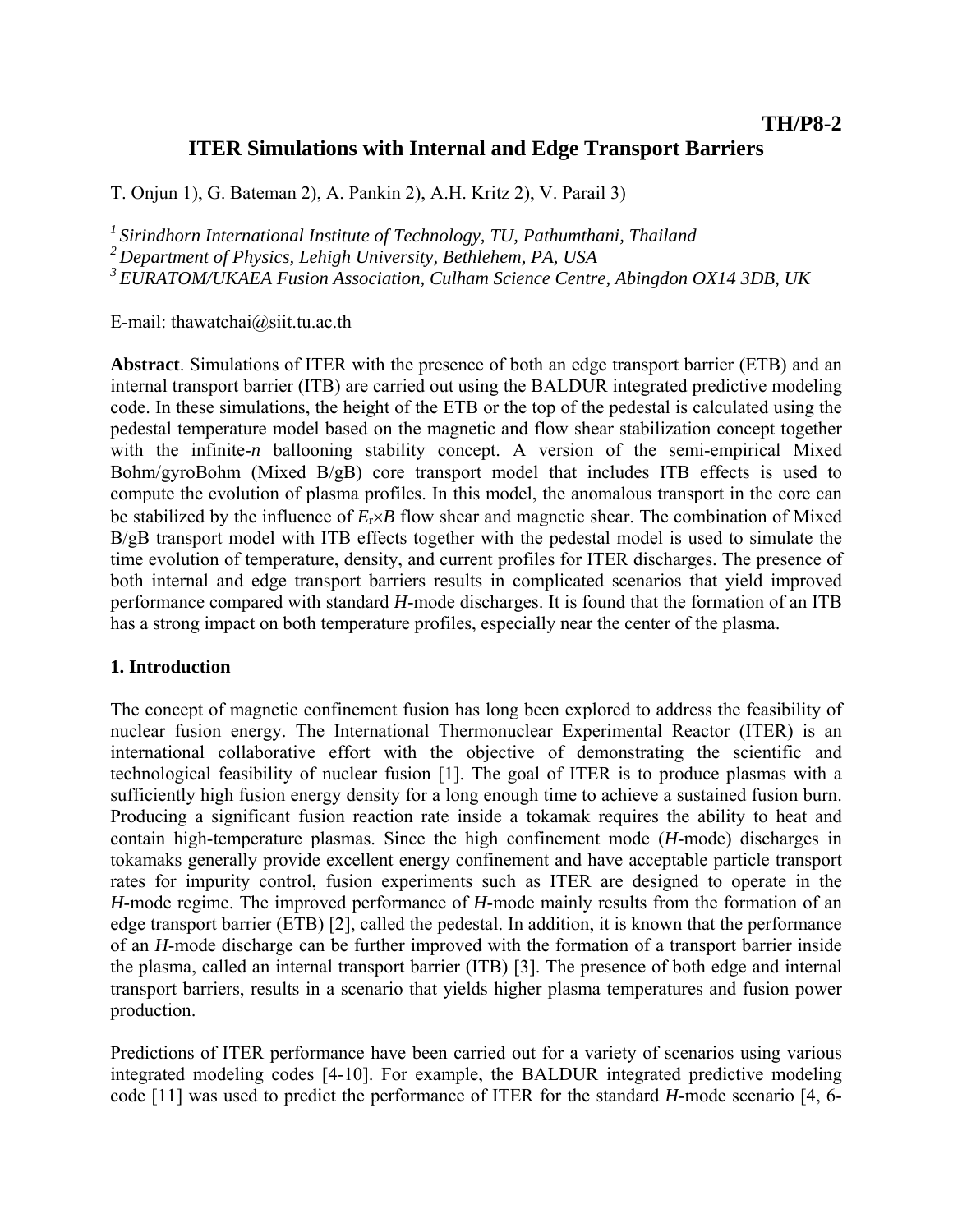8]. The performance of ITER was evaluated in terms of the fusion power production and the fusion *Q*, which is the ratio of fusion power (to neutrons and alpha particles) to the applied heating power. A range of performance is predicted, depending on the choice of plasma density, heating power, impurity concentration and assumptions about the models employed in the simulations. It was found that the predicted performance of ITER with the Mixed Bohm/gyroBohm (Mixed B/gB) transport model is relatively low compared to those using other transport models. It is worth noting that the Mixed B/gB model was developed using simulations of JET plasma discharges. Another remark is that in previous studies, the effects of ITBs were not included in the simulations, and the present work is motivated by the need to explore ITER scenarios that include ITBs in *H*-mode discharges.

In this paper, a preliminary study of ITER simulations is presented that includes the effects of an internal transport barrier together with the *H*-mode edge transport barrier. The ETB is described in terms of a pedestal model based on magnetic and flow shear stabilization, together with limits imposed by a ballooning mode instability. In simulations of discharges that contain an ITB, the ITB is formed by the suppression of core anomalous transport. This paper is organized as follows: brief descriptions relevant components of the BALDUR code, the anomalous transport model, and the pedestal model are presented in Section 2; predictions of ITER performance using the BALDUR code are described in Section 3; and a summary is given in Section 4.

## **2. BALDUR Integrated Predictive Modeling Code**

The BALDUR integrated predictive modeling code is used to compute the time evolution of plasma profiles including electron and ion temperatures, deuterium and tritium densities, helium and impurity densities, magnetic *q*, neutrals, and fast ions. These time-evolving profiles are computed in the BALDUR code by combining the effects of many physical processes selfconsistently, including the effects of transport, plasma heating, particle influx, boundary conditions, the plasma equilibrium shape, and sawtooth oscillations. Fusion heating and helium ash accumulation are also computed self-consistently. BALDUR simulations have been intensively compared with a wide variety of plasma experimental data, which yield an overall agreement with about a 10% relative RMS deviation [12, 13]. In the BALDUR code, fusion heating power is determined by the nuclear reaction rates together with a Fokker Planck package used to compute the slowing down spectrum of fast alpha particles on each flux surface in the plasma. The fusion heating component of the BALDUR code also computes the rate of the production of thermal helium ions and the rate of the depletion of deuterium and tritium ions within the plasma core. The effect of sawtooth oscillation is taken into account using the Porcelli sawtooth model [14] to trigger sawtooth crashes and a modified Kadomtsev magnetic reconnection model [15] to describe the effects of each sawtooth crash.

## **2.1 ITB model**

In this work, an ITB is formed by the suppression of core anomalous transport due to  $\omega_{ExB}$  flow shear and magnetic shear. This effect is included in the Mixed Bohm/gyro-Bohm (Mixed B/gB) anomalous core transport model [16]. This core transport model is an empirical model. It was originally a local transport model with Bohm scaling. A transport model is said to have "Bohm" scaling when the transport diffusivities are proportional to the gyro-radius times thermal velocity. Transport diffusivities in models with Bohm scaling are also functions of the profile shapes (characterized by normalized gradients) and other plasma parameters such as magnetic *q*. These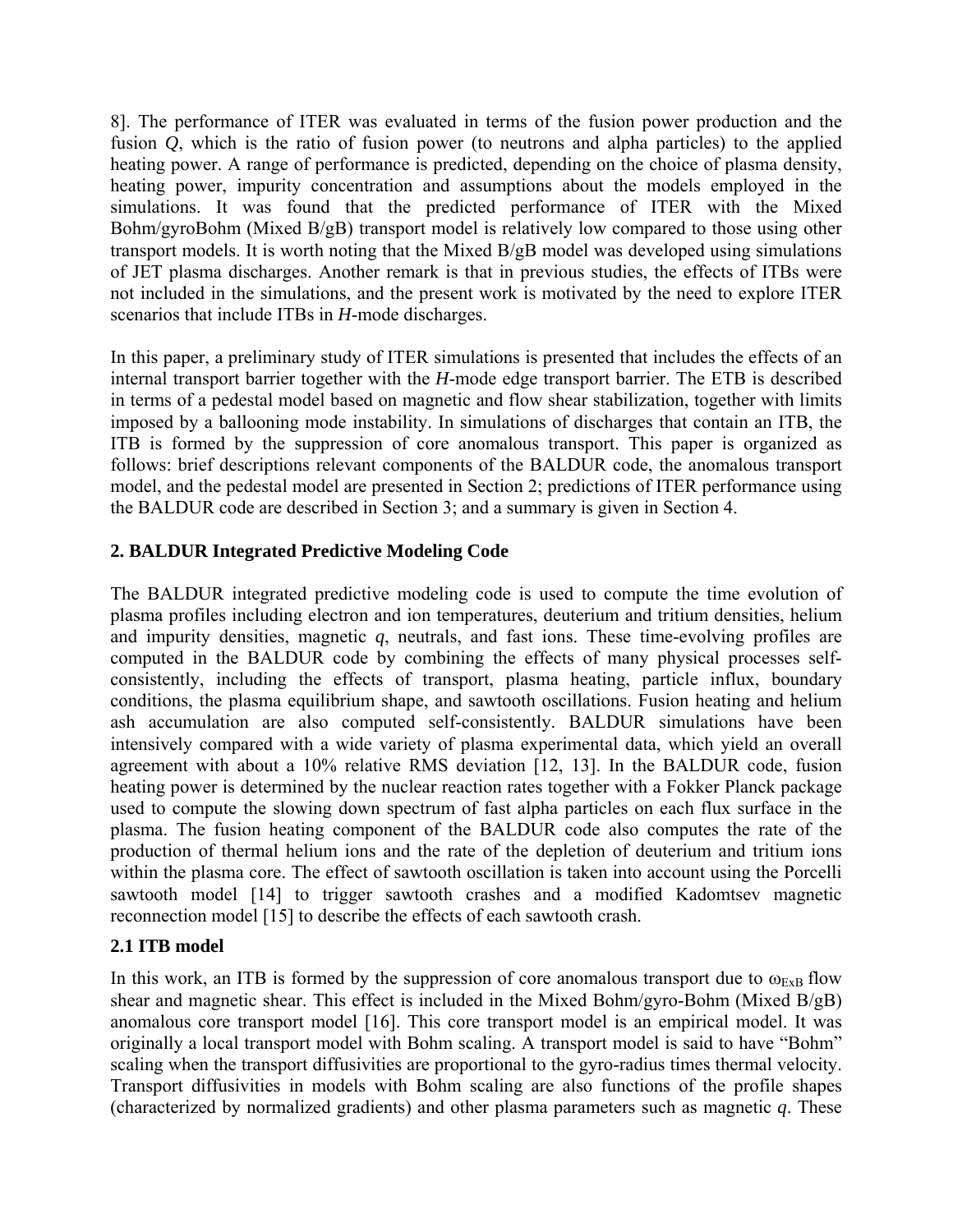parameters are held fixed in systematic scans in which only the gyro-radius is changed relative to plasma dimensions. The original model was subsequently extended to describe ion transport, and a gyro-Bohm term was added in order to produce simulation results that match data from smaller tokamaks as well as data from larger machines. A transport model is said to have "gyro-Bohm" scaling when the transport diffusivities are proportional to the square of the gyro-radius times thermal velocity divided by a plasma linear dimension such as the major radius. The Bohm contribution to the original model usually dominates over most of the plasma. The gyro-Bohm contribution usually makes its largest contribution in the deep core of the plasma and it plays a significant role only in smaller tokamaks with relatively low heating power and low magnetic field. To include the ITB effect, the Bohm contribution is modified by a cut-off that is a function of magnetic and flow shear. The Bohm/gyro-Bohm transport model with ITB effect included [17] can be expressed as follows:

$$
\chi_e = 1.0 \chi_{gB} + 2.0 \chi_B
$$
  
\n
$$
\chi_i = 0.5 \chi_{gB} + 4.0 \chi_B + \chi_{neo}
$$
  
\n
$$
D_H = D_Z = [0.3 + 0.7 \rho] \frac{\chi_e \chi_i}{\chi_e + \chi_i}
$$

where

$$
\chi_{gB} = 5 \times 10^{-6} \sqrt{T_e} \left| \frac{\nabla T_e}{B_{\phi}^2} \right|
$$
  

$$
\chi_B = 4 \times 10^{-5} R \left| \frac{\nabla (n_e T_e)}{n_e B_{\phi}} \right| q^2 \left( \frac{T_{e,0.8} - T_{e,1.0}}{T_{e,1.0}} \right) \Theta \left( -0.14 + s - \frac{1.47 \pi E_{gB}}{\gamma_{TG}} \right).
$$

In these expressions, the  $\chi_e$  is the electron diffusivity,  $\chi_i$  is the ion diffusivity,  $D_H$  is the particle diffusivity,  $D_z$  is the impurity diffusivity,  $\chi_{\text{B}}$  is the gyro-Bohm contribution,  $\chi_{\text{B}}$  is the Bohm contribution,  $\rho$  is normalized minor radius,  $T_e$  is is the local electron temperature in keV,  $B_{\varphi}$  is the toroidal magnetic field, *R* is the major radius,  $n_e$  is the local electron density, *q* is the safety factor, *s* is the magnetic shear  $[r(d q/dr) / q]$ ,  $\omega_{ExB}$  is the flow shearing rate and the  $\gamma_{ITG}$  is the ITG growth rate, estimated as  $v_{ti}/qR$ , in which  $v_{ti}$  is the ion thermal velocity.

#### **2.2 ETB models**

In the BALDUR code, the outer plasma boundary condition is set at the top of the pedestal. As a result, the code requires a model for both temperature and density at the top of the pedestal. A simple model for estimating pedestal temperature has been developed by using the values of pedestal width and pedestal pressure gradient [18]. In the present work, the pedestal width is estimated using a magnetic and flow shear stabilization concept ( $\Delta = C_w \rho s^2$ ) [19] and the pedestal gradient is estimated using a first ballooning mode pressure gradient limit. The effect of the bootstrap current and plasma geometry are also considered. The pedestal temperature takes the following form:

$$
T_{\text{ped}}(keV) = 0.323 C_W^2 \left(\frac{B_T}{q^2}\right)^2 \left(\frac{M_i}{R^2}\right) \left(\frac{\alpha_c}{n_{\text{ped,19}}}\right)^2 s^4
$$

where  $n_{\text{ped,19}}$  is the electron density at the top of the pedestal in units of  $10^{19} \text{ m}^3$ . The expression used to compute the normalized critical pressure gradient,  $\alpha_c$ , and the calibration used to determine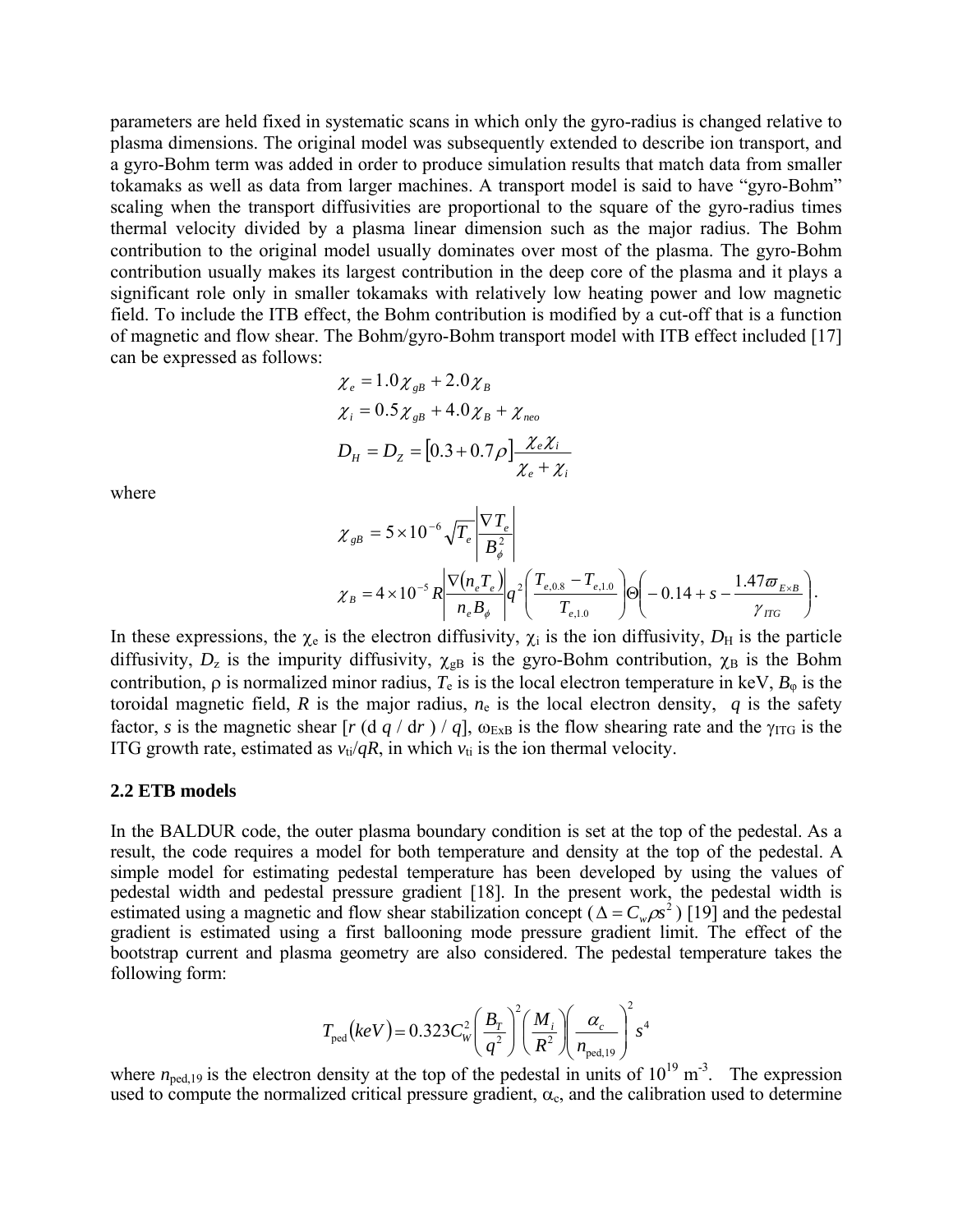the constant  $C_W$  (=2.42) are described in Ref. [18]. In general, the pedestal density  $(n_{\text{ped}})$  in *H*-mode plasmas is a large fraction of line average density  $(n_1)$ . Here the pedestal density is taken to be

$$
n_{\text{ped}} = 0.71 n_l
$$

based on the model employed in Ref. [4].

.

#### **3. Results and Discussions**

The BALDUR code is used to carry out simulations of ITER with the design parameters for fullcurrent *H*-mode discharges ( $R = 6.2$  m,  $a = 2.0$  m,  $I_p = 15$  MA,  $B_T = 5.3$  T,  $\kappa_{95} = 1.7$ ,  $\delta_{95} = 0.33$ and  $n_1 = 1.0 \times 10^{20}$  m<sup>-3</sup>). In the simulations, the plasma current and density are ramped up to the target values within the first 100 seconds of the simulation. The plasma current during the start up phase is initially 3 MA and is slowly increased with the rate of 0.12 MA/sec to the target current. It is found, using the PEDESTAL module [20], that the plasma makes a transition to the H-mode phase at 2 sec during this startup ramp. It is worth noting that there are several physical processes that have not been included in these simulations, such as ELM crashes and neoclassical tearing modes. Consequently, the simulation results do not represent the complete dynamic behavior of the ITER plasma. However, it is expected that these simulations include enough physics to describe the plasma when it reaches a quasi-steady state with sawtooth oscillations. The simulations yield complex and interesting interactions within the plasma itself  $-$  such as the self heating of the plasma by the production of fast alpha particles and redistribution of heating power after each sawtooth crash. Sawtooth oscillations are considered during the time interval between 10 sec and 995 sec. For each simulation, anomalous transport is calculated using either the Mixed B/gB transport model or the MMM95 transport model, while neoclassical transport is



*Fig. 1: The* ω*ExB profiles for JET discharge 40452 and ITER are plotted as a function of a normalized minor radius at time. The value for ITER is assumed to be 20% of the value for JET discharge 40452.* 

computed using the NCLASS module [21]. The boundary conditions are provided at the top of the pedestal by the pedestal model and will be varied later in this paper in order to examine the sensitivity of the results to the pedestal temperature. It is assumed that the electron and ion pedestal temperatures have the same values. In these simulations, the auxiliary heating power is 40 MW, which is comprised of a combination of 33 MW NBI heating power together with 7 MW of RF heating power. As noted above, the Porcelli sawtooth model is used to trigger sawtooth crashes and a modified Kadomtsev magnetic reconnection model is used to compute the effects of each sawtooth crash. Note that during each sawtooth

crash, it is assumed that 10% of magnetic flux is mixed to describe the effect of sawtooth crash.

During the slow current ramp (reaching the target value in 100 sec), the plasma density is also ramped up to the final plasma density during while the full heating power is applied starting from the beginning of the simulation. During this ramp, the plasma makes a transition from *L*-mode to *H*-mode. Since there is a strong heating early in the simulations, all the simulations enter the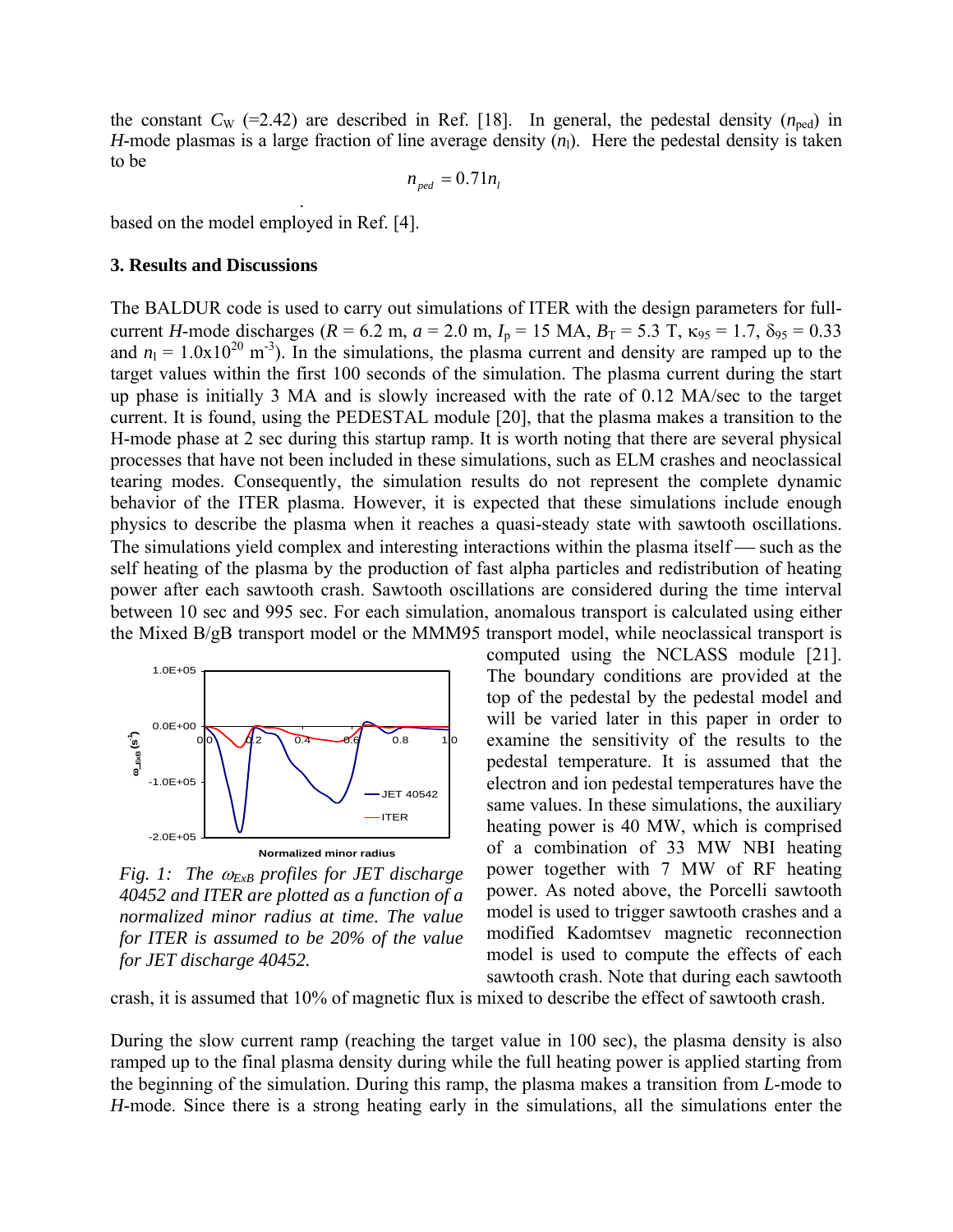

*Fig. 2: Profiles for ion temperature (top) and electron temperature (middle) and electron density (bottom) are plotted as a function of a normalized minor radius at time of 1000 sec. The simulations are carried out with and without) ITB effects* 

*H*-mode phase approximately within 2 sec. In Fig. 1, the  $\omega_{ExB}$  flow shear profile for an optimized magnetic shear discharge in the Joint European Torus (JET), discharge 40542, is shown. In this work, the  $\omega_{ExB}$ profile for ITER is taken to be 20% of that for the JET discharge 40542. The reduction in the flow shear rate was chosen to approximate the effect of the reduced momentum carried by the 1 MeV neutral beams in ITER, compared with the 1 keV beams in JET, and the higher density in the ITER experiment compared with that in the JET experiment. As a result of these two effects, it is more difficult to produce the magnitude of the  $\omega_{ExB}$  flow shear found in the JET experiment.

The profiles for ion temperature (top), electron temperature (middle) and electron density (bottom) are shown in Fig. 2 as a function of normalized minor radius at a time of 1000 sec. These results are shown for simulations that are carried out using the Mixed B/gB model with the effects of ITB excluded (blue) and included (red). When ITB effects are included in the transport model, the central temperature increases significantly, while the edge temperature remains unchanged. It is found that the pedestal boundary condition remains almost constant after the density reaches its target value. Note that the ion pedestal temperature is assumed to be the same as the electron pedestal temperature in this model. Also, the effects of ELMs have not been included in these simulations. For the electron density, the core profile is nearly flat, with relatively limited central peaking. When an ITB is included, the central density profile remains nearly unchanged. In addition, it is found that the ITB

extends to a plasma radius of up to  $\rho = 0.6$ . This ITB region results from the reduction of transport in the region close to the plasma core, which can be seen in figure 3.

Summaries of the central and pedestal temperatures and densities predicted by these two simulations are shown in Table 1. It can be seen that the central ion temperature increases significantly when the ITB effects are included. The central ion temperature in the ITB simulation is about 29.1 keV, which is in the most effective range for fusion power production. The central ion and electron temperatures increase by 137% and 99%, respectively when simulations with ITB effects are compared with simulations without ITB effects. This increase of central temperature has a strong impact on the total plasma stored energy and the nuclear fusion power production.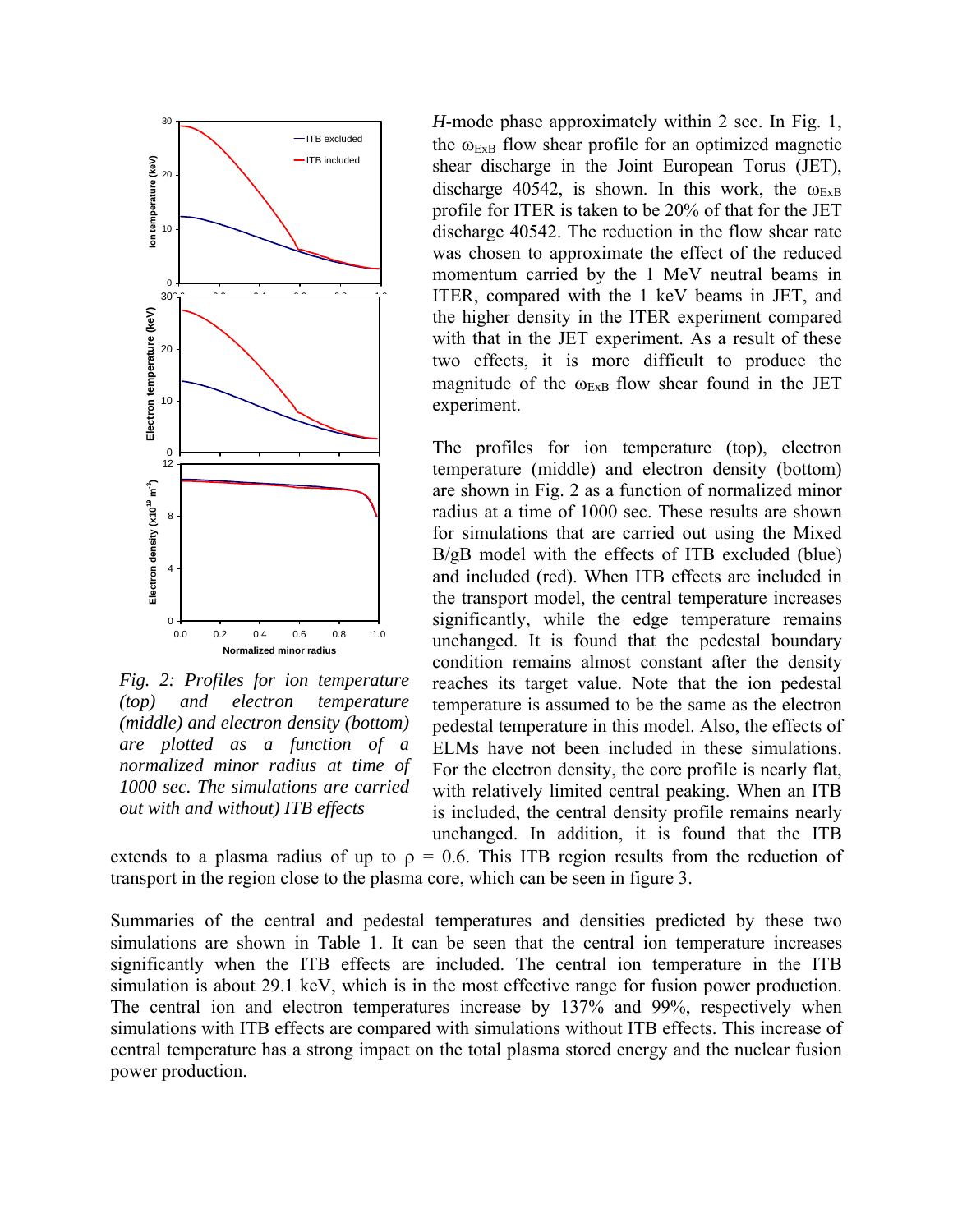The total plasma stored energy is shown as a function of time between 900 sec to 1000 in Fig. 4. It can be seen that the value of plasma stored energy is in the range of 200 MJ for the simulation with no ITB, while the plasma stored energy increases to 300 MJ in the simulation with ITB effects included.

There are two types of auxiliary heating used in the ITER simulation. The total amount of neutral beam injection heating power,  $P_{\text{NBI}}$ , is 33 MW. Another source of auxiliary heating is the RF heating. The total amount of RF heating power is 7 MW. For simplicity, the RF heating profiles are taken to have a parabolic shape, although it is recognized that the physics of RF heating is likely to be more complicated in the ITER plasma. The power deposition profiles are shown in Fig. 5 for a simulation without ITB effects (left) and with ITB effects (right). Note that Ohmic heating is small compared to other types of heating. The alpha heating power deposition profile is also shown in Fig. 5. It is found that the alpha heating power is the main heating source of the plasma in the simulation with ITB effects. However, the alpha power heating is only slightly higher than the combined electron and ion NBI heating power in the simulation without ITB effects.





*Fig. 3: The profile of total ion diffusivity is plotted as a function of normalized minor radius at time of 1000 sec. The simulations are carried out with and without ITB effects.* 

*Fig. 4: The plasma stored energy is plotted as a function of time for simulations with ITB effects excluded and included.* 



*Fig. 5: The power deposition profiles are shown as a function of normalized minor radius for the simulations with ITB effects excluded (left) and included (right).*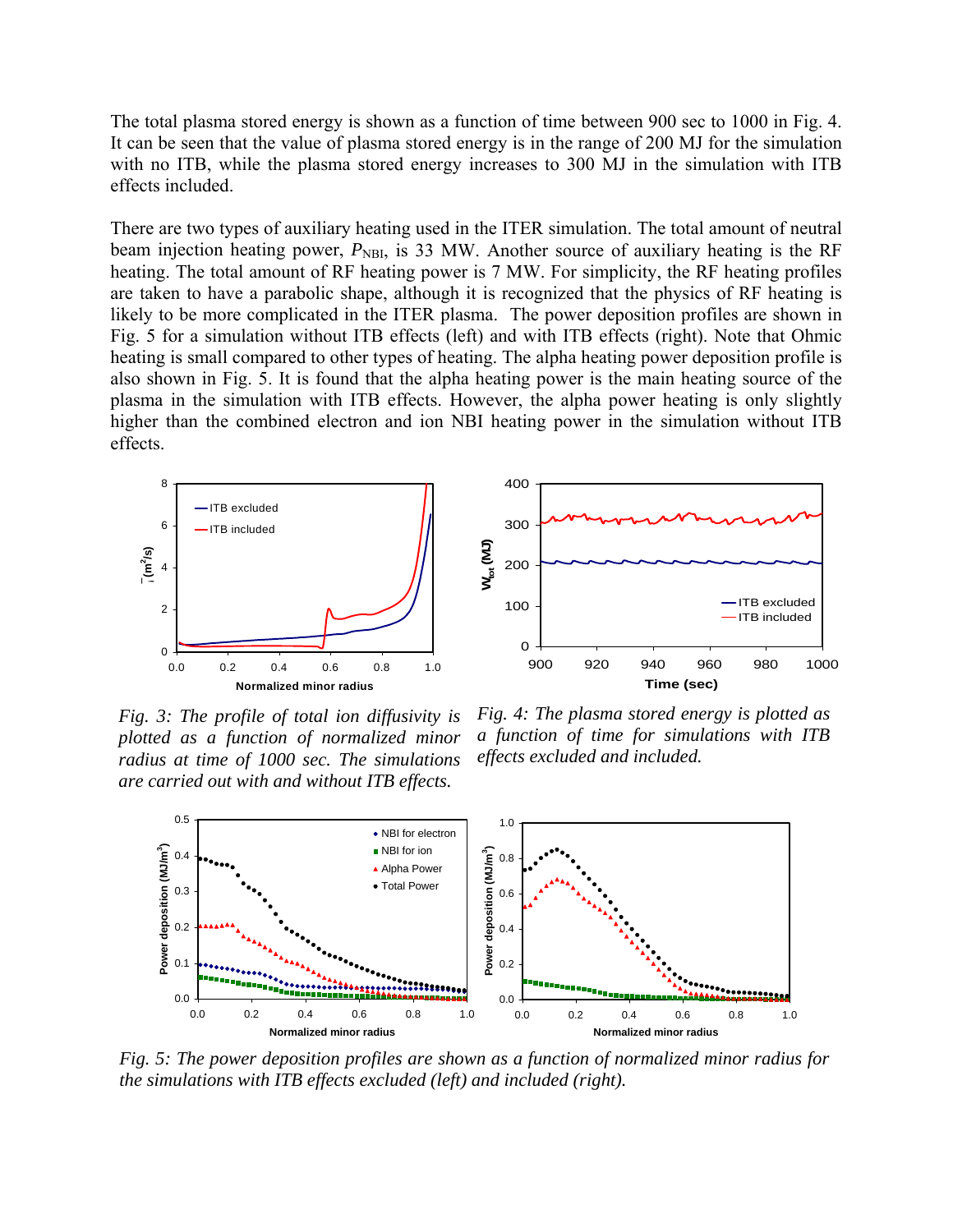| Parameters    | Jnit      | ITB excluded | ITB included |
|---------------|-----------|--------------|--------------|
|               | keV       |              |              |
| e, 0          | $k$ e $V$ |              |              |
| $n_{\rm e,0}$ |           |              |              |
| ped           | KeV       | 4.b          |              |
| $n_{e,ped}$   |           |              |              |

*Table 1: Summary of central and pedestal temperatures and density at the time of 1000 sec*.

The time-dependence of the alpha power deposition is shown in Fig. 6 from the simulations with ITB effects excluded (blue curve) and included (red curve). It can be seen that the alpha power from the simulation with ITB effects included is much higher than that without an ITB. The average of alpha power during the time between 900 sec and 1000 sec is summarized in Table 2. The fusion performance can be evaluated in term of the fusion *Q*, which can be calculated as

$$
\text{Fusion } Q = \frac{5 \times P_{\alpha, avg}}{P_{\text{AUX}}},
$$

where  $P_{\alpha, avg}$  is a time-average of the alpha power and  $P_{AUX}$  is the auxiliary heating power (equal to 40 MW for these simulations). It can be seen in Table 2 that the fusion *Q* increases by 200% when ITB effects are included.



*Fig. 6: The alpha power production is plotted as a function of time for the simulation when an ITB is included (red) and excluded (blue).* 

Table 2: Summary of average alpha heating power and corresponding fusion *Q*.

| Parameters     | Init | ITB excluded | ITB included |
|----------------|------|--------------|--------------|
| $\alpha$ , avg | мw   | 26.4         | 7Q.          |
| Fusion         |      | ر. ر         |              |

#### **4. Summary**

Self-consistent modeling of the ITER tokamak has been carried out using the BALDUR code. The outer plasma boundary in these simulations is taken to be at the top of the pedestal, where the pedestal temperatures and density are computed using a theory-based pedestal model. The pedestal temperature model is based on magnetic and flow shear stabilization of transport